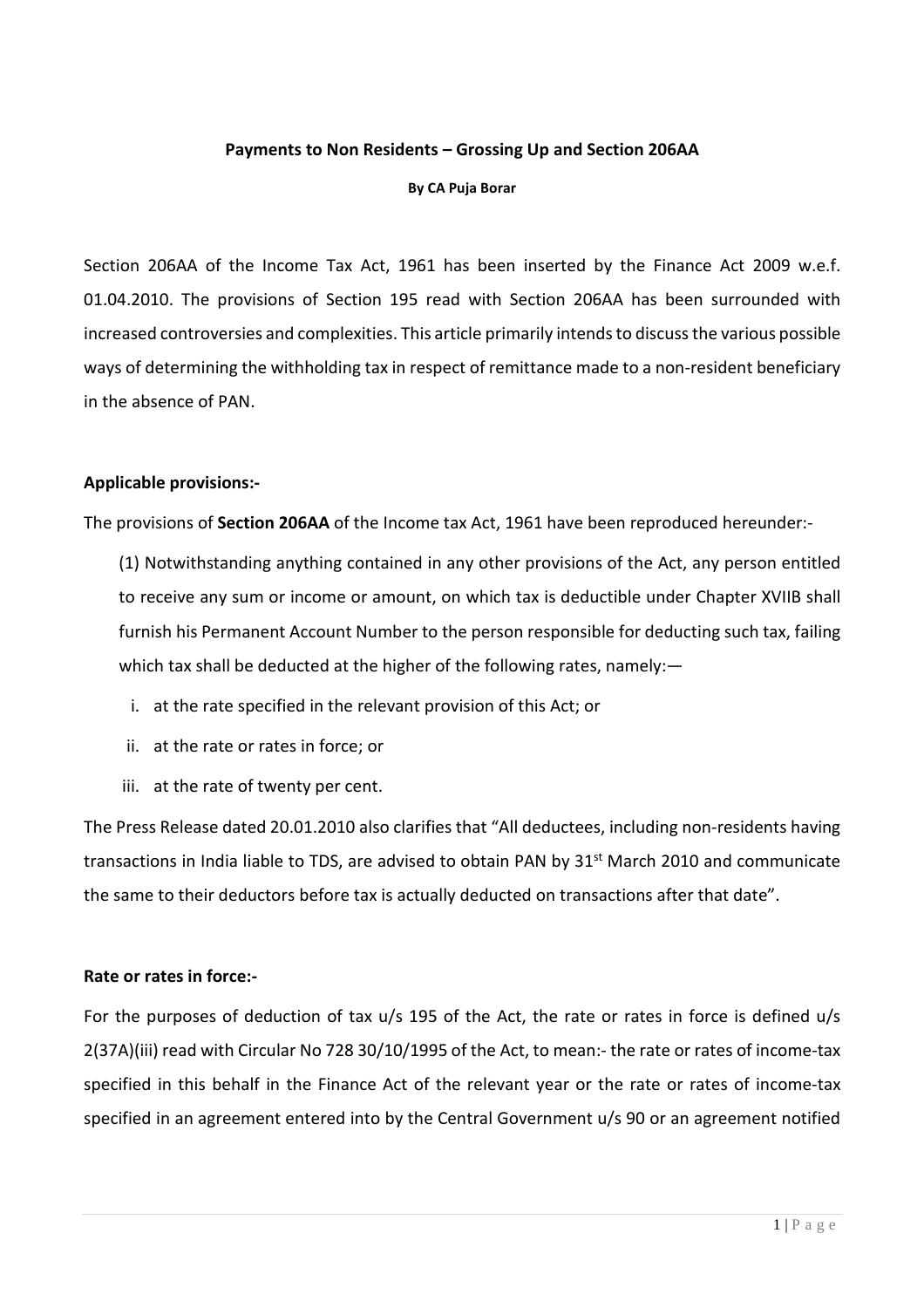by the Central Government under section 90A, whichever is applicable by virtue of the provisions of section 90, or section 90A, as the case may be.

### **Applicability of Section 195A:-**

Further, pursuant to the provisions of **Section 195A**, where under an agreement or other arrangement, the tax chargeable on any income is to be borne by the person by whom the income is payable, then, for the purposes of deduction of tax under those provisions, such income shall be increased to such amount as would, after deduction of tax thereon at the rates in force for the financial year in which such income is payable, be equal to the net amount payable under such agreement or arrangement.

### **Interoperability of 195, 195A, 206AA:-**

We may understand the aforementioned with the help of an example:-

The remitter M/s X (in India) pays a sum of Rs 1,00,000 as fees for technical services to M/s Y (in UK). The beneficiary, M/s Y is a tax resident of UK as per the Tax Residency Certificate furnished by him and does not possess a PAN. The tax liability is respect of such transaction, is to be borne by M/s X. Accordingly, the provisions of Section 195A and 206AA become applicable. The rate at which the tax chargeable needs to be grossed up has to be analyzed.

A possible view which may be taken is that the tax treaty is a distinct code in itself and the provisions of Section 206AA shall not apply. The tax chargeable under no circumstances may exceed the rates specified in the treaty. The fact that Treaty overrides the domestic Act is not derived from Section 90(2) but is an established principle of international law.

However, the above position may not hold good as Section 206AA may be considered as an antiavoidance provision. For that matter, the international law (including OECD and UN commentaries) recognize the fact that anti-avoidance provisions are specifically enacted to prevent misuse of Treaty benefits and that the same shall override the Treaty. Furthermore, it is important to mention that Section 206AA begins with a non-obstante clause and may very well construe to override the provisions of Section 90(2) of the Act.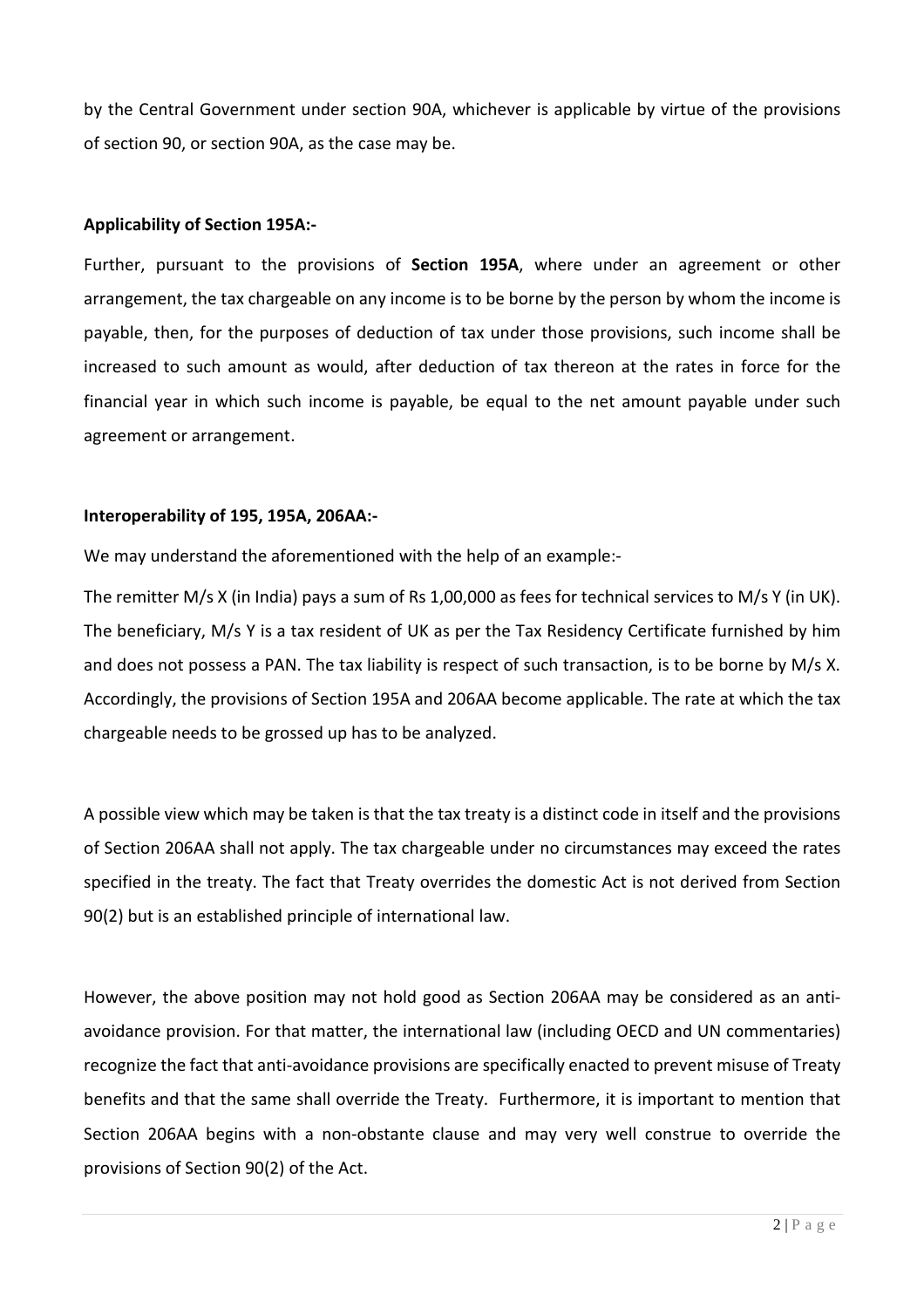Proceeding on the presumption that Section 206AA shall be applicable even in cases where Treaty benefits are available, the issue which now arises is the rates at which grossing up is required to be done in cases where payments are to be made net of taxes.

The grossing up provision – namely Section 195A – provides that the tax chargeable shall be grossed up at the **rates in force** for the financial year. **Rates in force** as is defined u/s 2(37A) mean the rates specified by the Finance Act or in accordance with any agreement or arrangement entered into by the Central Government u/s 90 or such agreement as is notified u/s 90A. The said definition does not make any mention to Section 206AA and in any case Section 206AA being an anti-avoidance provision cannot be construed to be the rates in force for the relevant financial year. Accordingly the payment of Rs 1,00,000 may be grossed up at the rate of 15% being lower of:-

- 25% as per the Finance Act or
- 15% as per the DTAA between India-UK.

Thus, the income on which tax is required to be deducted may be determined at Rs 117,647 (i.e. Rs 100,000 X 100/85).

Now, to discuss the application of Section 206AA, which states any person who is entitled to receive any sum or income or amount, on which tax is deductible under Chapter XVIIB, shall furnish his PAN, in the absence of which the tax shall be deducted at higher of the rates specified in the relevant provisions of the Act, rates in force or 20%.

The tax liability on such grossed up income is determined in the light of the following possible views discussed hereunder:-

- I. The provisions of section 206AA begin with a non obstante clause. Accordingly, it has an overriding effect over all other provisions of the Act, Thus, tax may be deducted on such amount so grossed up, at **higher of** the following:-
	- Rate prescribed under the relevant provisions of the Act i.e. Section 115A which requires deduction of tax at the rate of 25% in respect of payments towards royalty and fees for technical services; or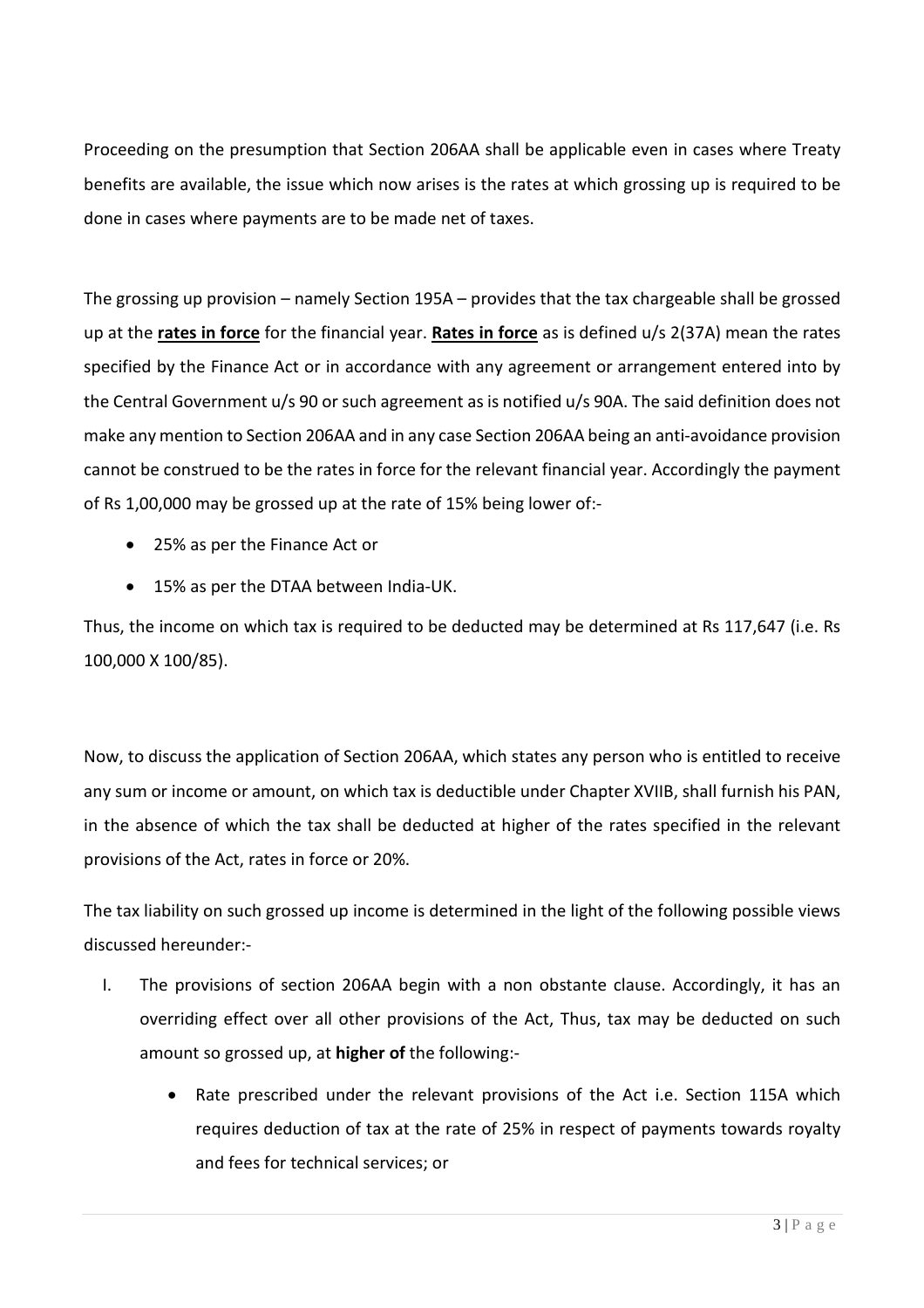- Rate or rates in force u/s 2(37A)(iii) i.e. 15% being:
	- i. 25% as per the Finance Act or
	- ii. 15% as per the DTAA between India-UK; or
- At the rate of 20%

Accordingly tax may be deducted at 25% of Rs 117,467 being Rs 29,412.

The beneficiary may claim refund of taxes paid in excess of the rate prescribed by the DTAA by subsequently filing a return in India.

II. One of the three limbs of Section 206AA require determining tax as per the relevant provisions of the Act. Thus, the term "rate as per the relevant provisions of the Act" includes within its ambit the provisions of Section 90(2) wherein the assessee is entitled to adopt the rate as per DTAA over that prescribed in the Act, in case provisions of DTAA are more beneficial to the assessee. Thus, the assessee may opt rate as per Section 115A or that specified in the DTAA to determine the rates as per the relevant provisions of the Act.

Thus, as per the provisions of Section 206AA, tax may be deducted on such amount so grossed up, at **higher of** the following:-

- Rates u/s 115A of the Income Tax Act, 1961 or as per the DTAA between India and UK u/s 90(2) whichever is more beneficial to the assessee i.e. 15%
- Rate or rates in force u/s 2(37A)(iii) i.e. 15% being:-

25% as per the Finance Act or

15% as per the DTAA between India-UK

At the rate of 20%.

Accordingly tax may be deducted at 20% of Rs 117,467 being Rs 23,529.

## **Judicial Precedents**

A similar view has been held by the **ITAT Bangalore Bench 'C' in the case of Bosch Ltd. v. Income-tax Officer, International Taxation, Bangalore [2012] 28 taxmann.com 228 (Bangalore - Trib.) wherein it was held that:-**